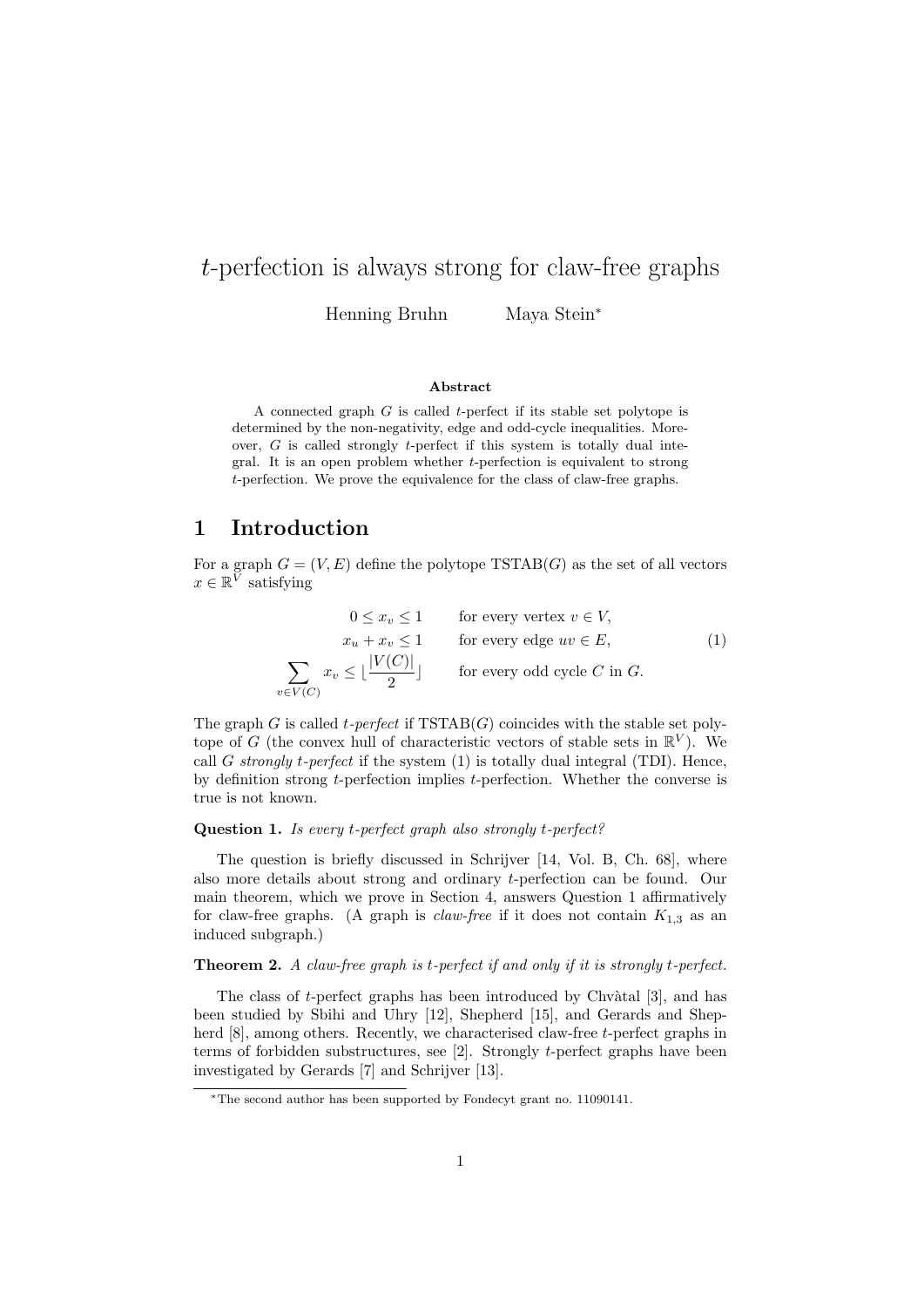The class of strongly *t*-perfect graphs includes bipartite, as well as almost bipartite graphs, that is, graphs whose odd cycles all share a common vertex. A graph that is neither *t*-perfect nor strongly *t*-perfect is *K*4. The first can be seen by considering the vector with value  $\frac{1}{3}$  at every vertex of  $K_4$ . This vector belongs to  $TSTAB(K_4)$  but not to its stable set polytope. On the other hand, the weight vector  $w_v = 1$  for every  $v \in V(K_4)$  is a witness for the strong *t*-imperfection of *K*4.

The  $K_4$  is also at the heart of the most wide-reaching certificate for strong *t*-perfection known so far. Call a subdivision of *K*<sup>4</sup> *odd* if every triangle of *K*<sup>4</sup> becomes an odd cycle in the subdivision.

**Theorem 3** (Gerards [7])**.** *A graph without an odd-K*4*-subdivision as a subgraph is strongly t-perfect.*

The theorem has been strengthened by Schrijver in [13]. See also Gijswijt and Schrijver [9] for a more general result.

As throughout the paper, the cycles and their squares will play a prominent role, let us quickly fix some notation in that respect. The (induced) cycle of length *i* is denoted  $C_i$ , and we assume  $C_i$  to have vertices  $\{v_1, \ldots, v_i\}$  occurring in this order on  $C_i$ . The square of  $C_i$  is  $C_i^2$ , and it is obtained from  $C_i$  by adding an edge between any two vertices of distance 2.

All graphs in this paper are finite and simple. For general graph theoretical notation and concepts, we refer to Diestel [5].

### **2** *t***-minors and strong** *t***-perfection**

We start by giving an alternative, and sometimes more convenient, definition of strong *t*-perfection. Then, we will describe substructures that are compatible with strong *t*-perfection.

Let *G* be a graph and let  $K = \mathcal{V} \cup \mathcal{E} \cup \mathcal{C}$  be a family of vertices (set  $\mathcal{V}$ ), edges (set  $\mathcal{E}$ ) and odd cycles (set  $\mathcal{C}$ ) of *G*. We say  $\mathcal{K}$  has *cost* 

$$
|\mathcal{V}| + |\mathcal{E}| + \sum_{C \in \mathcal{C}} \frac{|V(C)| - 1}{2}.
$$

We say that *K covers* a vertex v k times if v lies in at least k members of K. For a weight function  $w \in \mathbb{Z}^{V(G)}$ , we call  $K$  a *w-cover of G* if every vertex *v* is covered at least  $w_v$  times by  $K$ .

Observe that every *w*-cover can be turned into an exact cover with the same or lower cost, i.e. into a cover that covers every vertex  $v$  exactly  $w<sub>v</sub>$  times (provided  $w \geq 0$ ). Indeed, this can easily be achieved by replacing odd cycles incident with an overly covered vertex  $v$  by a maximal matching of the cycle that misses  $v$ , by replacing incident edges by the other endvertex and/or by omitting *v* itself from the cover, if present.

Furthermore, we can usually assume that any cycle in a *w*-cover is induced. To achieve this, suppose a *w*-cover  $K$  contains an odd cycle  $C$  that has a chord. Then  $E(C) + e$  decomposes into the edge set of an odd cycle C' through  $e$  and the edge set of an odd subpath *P* of *C* between the endvertices of *e*. Replacing  $C$  by  $C'$  plus every other edge in  $P$  yields a cover of the same cost in which every vertex is as often covered as in *K*.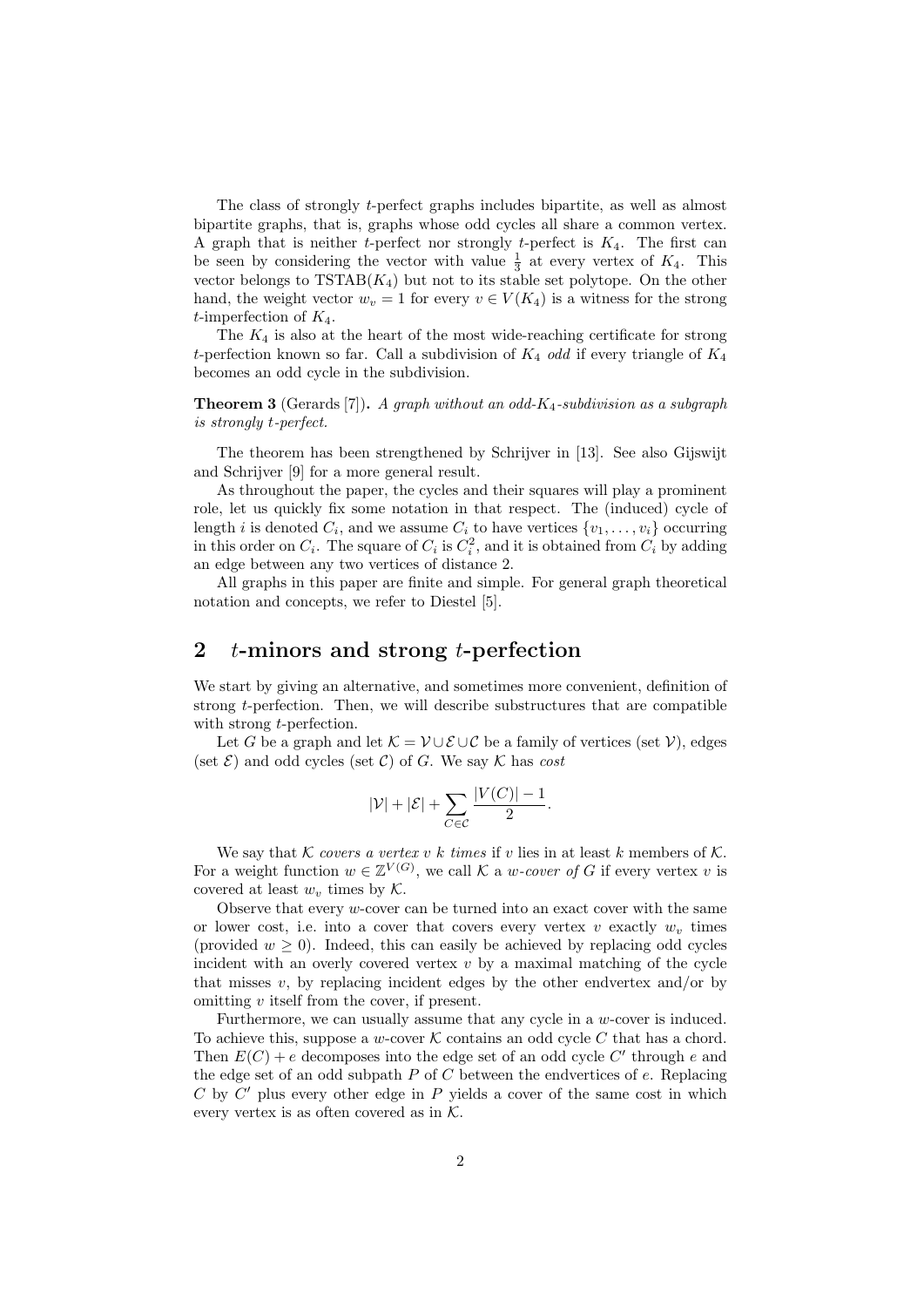For a subset *S* of  $V(G)$ , write  $w(S) := \sum_{s \in S} w_s$ , and define the *weighted stability number* of *G*

$$
\alpha_w(G) := \max\{w(S) : S \subseteq V(G) \text{ is stable}\}.
$$

By linear programming duality, *G* is strongly *t*-perfect if and only if there is a *w*-cover of cost  $\alpha_w(G)$  for all  $w \in \mathbb{Z}^{V(G)}$ , see Schrijver [14] for more details. Moreover, it is easy to see that we need only consider non-negative *w*.

Let *v* be a vertex of a graph *G* so that its neighbourhood  $N(v)$  forms a stable set. Then *G* is obtained from *G* by a *t-contraction at v* if  $\tilde{G} = G/E(v)$ , i.e. if  $\tilde{G}$  is the result of contracting all the edges incident with *v*. We say that  $G'$  is a  $t$ *-minor of*  $G$  if  $G'$  can be obtained from  $G$  by a sequence of vertex deletions and *t*-contractions.

It is not hard to check that *t*-perfection is stable under taking *t*-minors. Indeed, verifying that induced subgraphs of *t*-perfect graphs are *t*-perfect is easy, and in Gerards and Shepherd  $[8]$  it is shown that if  $G'$  is obtained from a *t*-perfect graph *G* by *t*-contraction then  $G'$  is *t*-perfect, too.

The same holds for strong *t*-perfection:<sup>1</sup>

#### **Proposition 4.** *Every t-minor of a strongly t-perfect graph is strongly t-perfect.*

*Proof.* Let *G* be strongly *t*-perfect. It is straightforward to see that induced subgraphs of *G* are strongly *t*-perfect, too. It remains to show, therefore, that for every vertex *v* with stable neighbourhood  $N(v)$  the graph  $\tilde{G} := G/E(v)$  is strongly *t*-perfect as well.

Denote the new vertex of  $\tilde{G}$  by  $\tilde{v}$ . Given a non-negative weight  $\tilde{w} \in \mathbb{Z}^{V(\tilde{G})}$ , we have to find a  $\tilde{w}$ -cover  $\tilde{K}$  of  $\tilde{G}$  that has cost  $\alpha_{\tilde{w}}(G)$ .

Set  $\beta := \tilde{w}(V(\tilde{G})) + 1$ , and define  $w \in \mathbb{Z}^{V(G)}$  as  $w_u := \tilde{w}_u$  for  $u \in V(\tilde{G} - \tilde{v})$ ,  $w_p := \beta$  for  $p \in N(v)$  and  $w_v := d(v) \cdot \beta - \tilde{w}_{\tilde{v}}$ . Note that by the choice of  $\beta$ , every stable set of maximal weight with respect to *w* either contains *v*, or all of  $N(v)$ . In either case,

$$
\alpha_w(G) \le \alpha_{\tilde{w}}(\tilde{G}) + d(v) \cdot \beta - \tilde{w}_{\tilde{v}} = \alpha_{\tilde{w}}(\tilde{G}) + w_v.
$$
\n(2)

As *G* is strongly *t*-perfect, there exists a *w*-cover  $K$  of cost  $\alpha_w(G)$ , which we may assume to cover  $v$  exactly  $w<sub>v</sub>$  times. Moreover, we may require all the cycles in  $K$  to be induced.

Let  $\mathcal{K}_v \subseteq \mathcal{K}$  consist of all  $K \in \mathcal{K}$  that are incident with *v*. For each cycle  $C \in \mathcal{K}_v$  contract the two edges incident with *v*. Note that this gives a cycle in  $\tilde{G}$  as  $C$  was induced by assumption. Denote the family of the thus obtained cycles by  $\tilde{\mathcal{K}}_v$ . Since we omit all the edges and vertices of  $\mathcal{K}_v$  in  $\tilde{\mathcal{K}}_v$ , and since every cycle in  $\tilde{\mathcal{K}}_v$  is two edges shorter than the corresponding cycle in  $\mathcal{K}_v$ , it follows that  $\tilde{\mathcal{K}}_v$  costs  $w_v$  less than  $\mathcal{K}_v$ .

Next, we turn  $K \setminus \mathcal{K}_v$  into a family  $\tilde{\mathcal{K}}'$  of vertices, edges and odd cycles in  $\tilde{G}$ . For this, interpret all the elements of  $\mathcal{K} \setminus \mathcal{K}_v$  that do not meet  $N(v)$  as a subgraph of  $\tilde{G}$  and put them (with repetitions) in  $\tilde{\mathcal{K}}'$ . For every occurrence of a vertex in  $N(v)$  add  $\{\tilde{v}\}\)$  to  $\tilde{\mathcal{K}}'$ , and for every occurrence of an edge *rs* with  $s \in N(v)$  add the edge  $r\tilde{v}$  to  $\tilde{\mathcal{K}}'$ . For every cycle *C* in  $\mathcal{K} \setminus \mathcal{K}_v$  that is incident with a vertex in  $N(v)$ , the edge set  $E(C)$  can be partitioned into the edge sets

<sup>&</sup>lt;sup>1</sup>While this result was known before [6], it does not appear to have been published anywhere.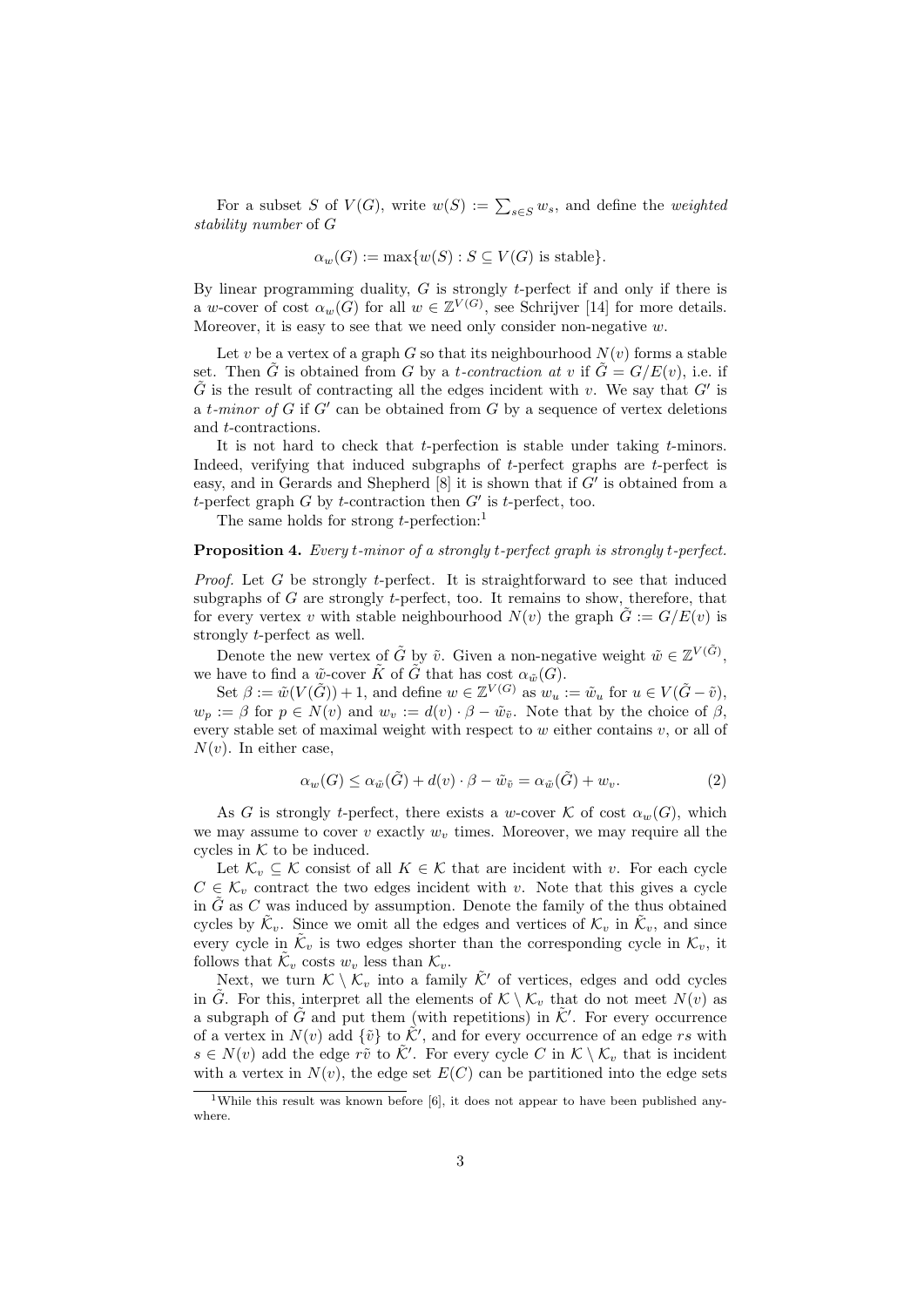of cycles in  $\tilde{G}$ . Add all the odd cycles to  $\tilde{\mathcal{K}}'$  and every second edge from every even cycle. This yields a family  $\tilde{\mathcal{K}}'$  of the same cost as  $\mathcal{K} \setminus \mathcal{K}_v$  that covers every vertex in  $V(\tilde{G} - \tilde{v})$  as often as  $K \setminus K_v$ , and which covers  $\tilde{v}$  as often as  $N(v)$  is covered in total by  $\mathcal{K} \setminus \mathcal{K}_v$ .

Thus the cost of  $\tilde{\mathcal{K}} := \tilde{\mathcal{K}}_v \cup \tilde{\mathcal{K}}'$  is at most the cost of  $\mathcal K$  minus  $w_v$ , that is,  $\alpha_w(G) - w_v$ . By (2), this is at most  $\alpha_w(\tilde{G})$ . Hence, it only remains to show that K is a  $\tilde{w}$ -cover of G. By construction, every vertex  $u \neq \tilde{v}$  is covered adequately by  $\hat{K}$ , so we only have to check how often we covered  $\tilde{v}$ . Clearly  $\tilde{v}$  is covered by  $\tilde{\mathcal{K}}$  at least as often as  $\mathcal{K}$  covered  $N(v)$  minus  $|\mathcal{K}_v|$ , since all we lose are the edges in  $\mathcal{K}_v$ , and for each cycle  $C \in \mathcal{K}_v$  we observe that while C covered two vertices in  $N(v)$  its counterpart in  $\tilde{\mathcal{K}}$  still covers  $\tilde{v}$  once. As  $\mathcal{K}$  covers  $v$  exactly  $w_v$  times, it follows that  $|\mathcal{K}_v| = w_v$ . Hence,  $\tilde{\mathcal{K}}$  covers  $\tilde{v}$  at least  $d(v) \cdot \beta - w_v = \tilde{w}_{\tilde{v}}$  times, as desired. П

# **3 Minimally strongly** *t***-imperfect graphs**

A graph *G* is *minimally (strongly) t-imperfect* if it is (strongly) *t*-imperfect but every proper *t*-minor of *G* is (strongly) *t*-perfect. An example of a minimally strongly *t*-imperfect graphs is *K*4, which is also minimally *t*-imperfect. Thus, if a graph contains, for instance,  $K_4$  as a *t*-minor then it is strongly *t*-imperfect as well as *t*-imperfect. This observation enabled a succinct characterisation of *t*-perfection in claw-free graphs [2], and will be helpful in what follows.

Theorem 2 lends credibility to the conjecture that *t*-perfection is always strong. One way to prove the conjecture would consist in verifying whether the minimally *t*-imperfect graphs coincide with the minimally strongly *t*-imperfect graphs. Unfortunately, a complete list of minimal elements is neither known for *t*-perfection nor for strong *t*-perfection.



Figure 1: Minimally (strongly) *t*-imperfect graphs

Figure 1 shows some minimally *t*-imperfect graphs: the odd wheels and the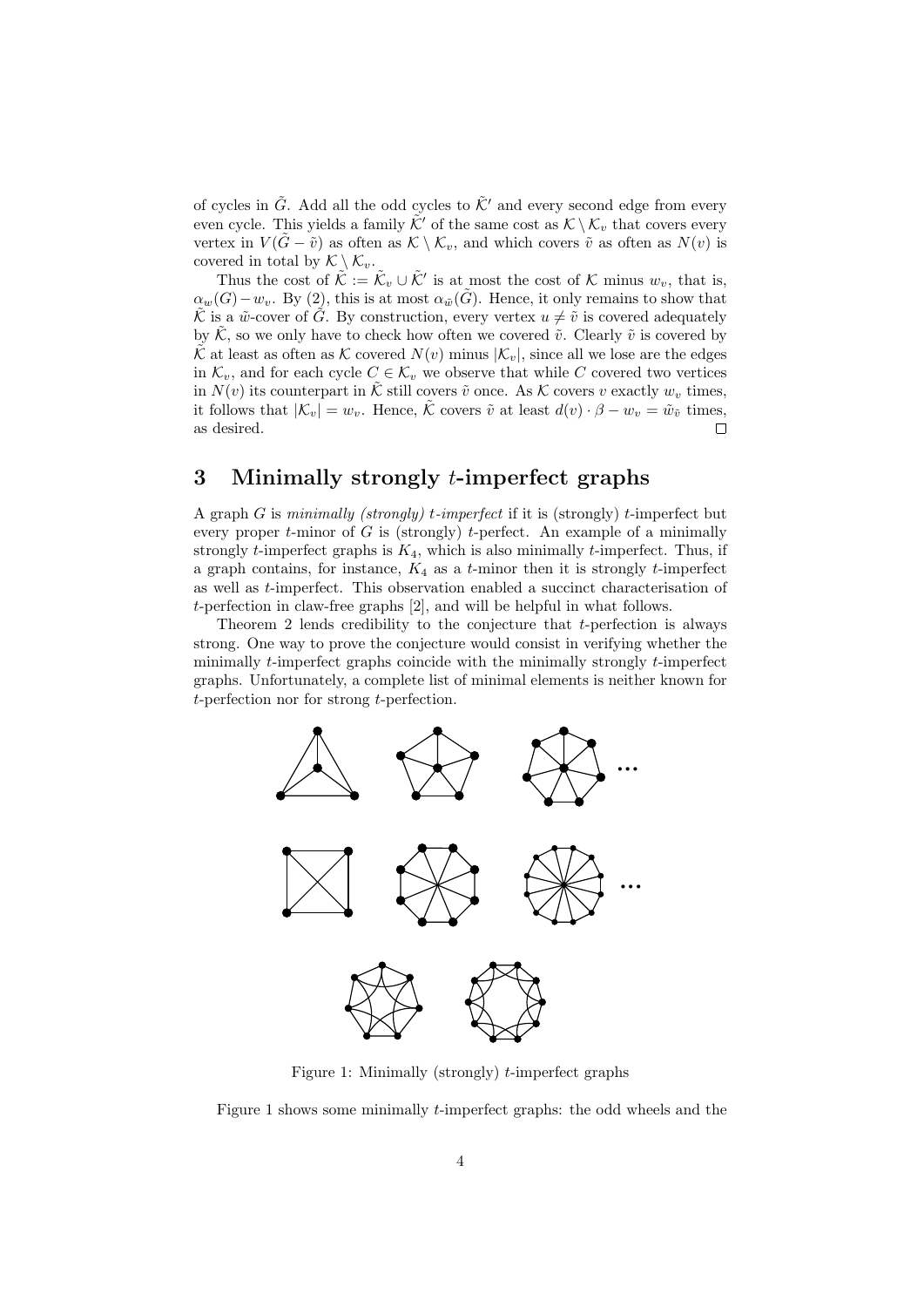even Möbius ladders (see Schrijver  $[14]$ ), as well as two additional graphs, the squares  $C_7^2$  and  $C_{10}^2$  of the 7-cycle and the 10-cycle (see [2]). All these graphs are minimally strongly *t*-imperfect as well.

In fact, that the odd wheels and the even Möbius ladders are minimally strongly *t*-imperfect can easily be deduced from the fact that *almost bipartite graphs* are strongly *t*-imperfect, which follows from Theorem 3. (A graph is almost bipartite if it can be made bipartite by deleting some vertex.)

The fact that  $C_7^2$  and  $C_{10}^2$  are minimally strongly *t*-imperfect will be proved in Lemma 5 below. We remark that these are the only squares of cycles that have this property.

One can obtain a few more minimally *t*-imperfect and minimally strongly *t*-imperfect graphs by adding any number of diagonals to  $C_{10}^2$  [1]. These graphs are depicted in Figure 2. To our knowledge, Figures 1 and 2 show all minimally (strongly) *t*-imperfect graphs known.



Figure 2: Some more minimally (strongly) *t*-imperfect graphs

### **Lemma 5.** *The graphs*  $C_7^2$  *and*  $C_{10}^2$  *are minimally strongly-t-imperfect.*

*Proof.* As  $C_7^2$  and  $C_{10}^2$  are *t*-imperfect (consider for example the vector *x* with  $x_v = \frac{1}{3}$  for each vertex *v*), they are also strongly *t*-imperfect. Hence, since no vertex in  $C_7^2$  and  $C_{10}^2$  has independent neighbourhoods, it suffices to prove that for  $j \in \{7, 10\}$  the graph  $C_j^2 - v_j$  is strongly *t*-perfect. In both cases,  $j = 7$  and  $j = 10$ , we proceed by induction on the total weight  $w(V)$ , where  $V := V(C_j^2 - v_j)$  and *w* is the given non-negative vector in  $\mathbb{Z}^V$  for which we have to find a *w*-cover. As the case when  $w(V) = 0$  is trivial we will assume that *w* is given with  $w(V) > 0$ , and that the desired cover exists for all *w'* with  $w'(V) < w(V)$ .

Recall that  $\{v_1, \ldots, v_j\}$  are the vertices of  $C_j$  in circular order, so that *v*<sub>1</sub>*, v*<sub>2</sub>*, v*<sub>*j*</sub>-2 and *v*<sub>*j*</sub>-1 have degree 3 in  $C_j^2 - v_j$ . Denote by *S* the set of all stable sets of weight  $\alpha_w := \alpha_w(C_j^2 - v_j)$ , and write  $w_i$  for  $w(v_i)$ .

First of all, if there is a triangle *T* so that every  $S \in \mathcal{S}$  meets *T*, then we define  $w'(v) := w(v) - 1$  for  $v \in T^+ := V(T) \cap \bigcup_{S \in \mathcal{S}} S$  and  $w'_i = w_i$  otherwise. As each  $v \in T^+$  has positive weight  $w(v)$ —otherwise  $S \setminus \{v\}$  would be in  $S$  and miss *T*—we conclude that *w'* is non-negative. Since  $T^+ \neq \emptyset$  by assumption, the total weight  $w'(V)$  is smaller than  $w(V)$ . Hence, by induction there is a  $w'$ -cover *K*<sup>*'*</sup> of cost  $\alpha_{w'}$ . Since  $\alpha_{w'} = \alpha_w - 1$  the family  $K' \cup T$  is a *w*-cover of cost  $\alpha_w$ , as desired.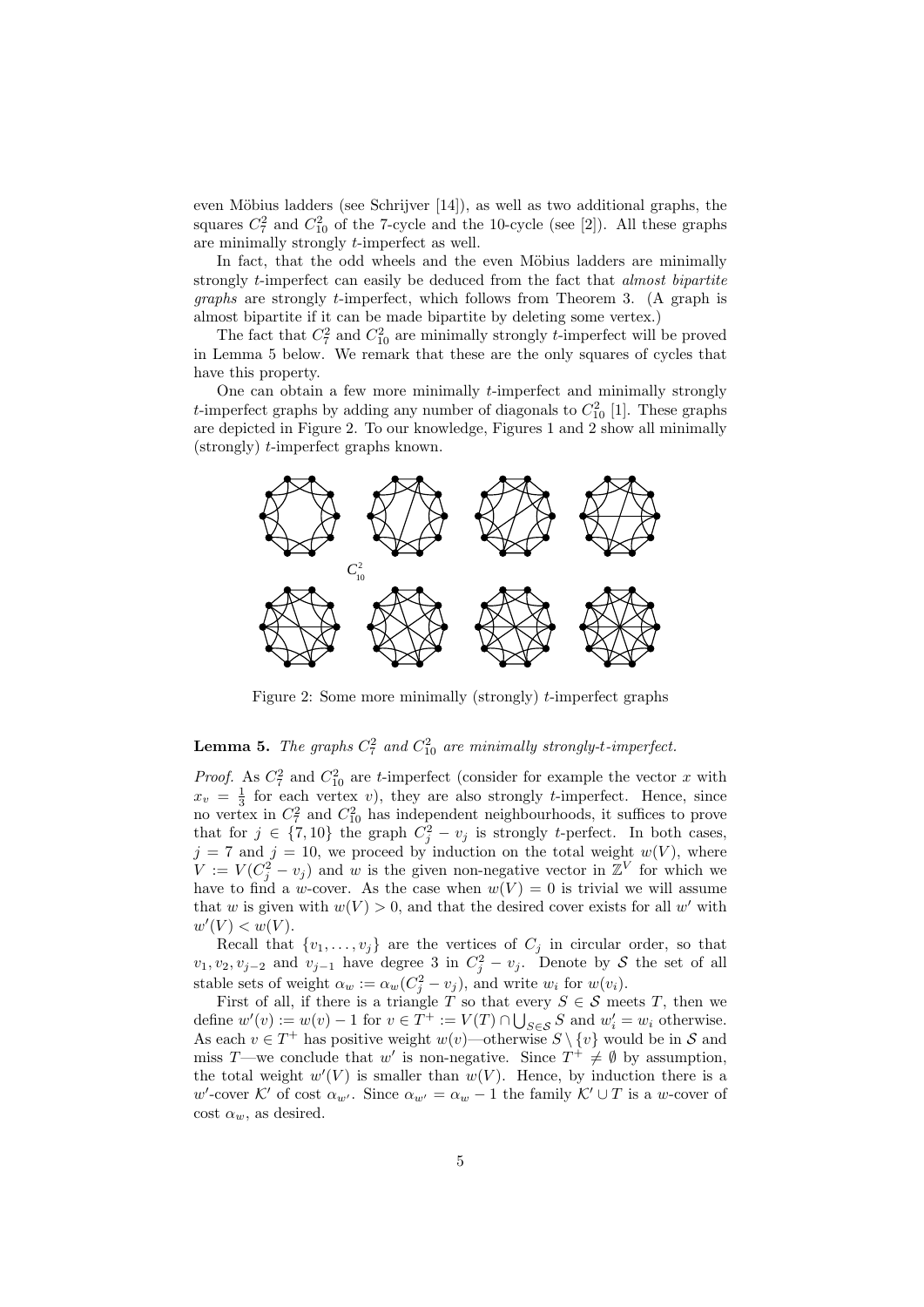We can argue in a similar way if every  $S \in \mathcal{S}$  meets the edge  $v_1v_{i-1}$ . So, let us assume from now on that for each triangle *T* in  $C_j^2 - v_j$  there is a  $S_T \in \mathcal{S}$ avoiding *T*, and that there exists an  $S_{v_1v_{j-1}} \in S$  that is disjoint from  $\{v_1, v_{j-1}\}.$ 

For  $C_7^2 - v_7$ , the stable set  $S_{v_4v_5v_6}$  of weight  $\alpha_w$  needs to consist of a single vertex  $v_k$  with  $k \in \{1, 2, 3\}$  as  $v_1v_2v_3$  forms a triangle in  $C_7^2 - v_7$ . Hence,  $w_k = \alpha_w$ . In the same way, we get that for some  $l \in \{4, 5, 6\}$  the vertex  $v_l$ has weight  $\alpha_w$ , too. Moreover,  $v_k$  and  $v_l$  have to be adjacent. If  $(k, l) = (1, 6)$ , then all other vertices have weight 0, and  $\alpha_w$  times the edge  $v_1v_6$  is a *w*-cover of  $C_7^2 - v_7$ . On the other hand, if  $k \in \{2,3\}$  and  $l \in \{4,5\}$ , then  $w_1 = w_6 = 0$ . Furthermore, as  $\{v_2\} = S_{v_3v_4v_5}$  and  $\{v_5\} = S_{v_2v_3v_4}$  have weight  $\alpha_w$ , the stable set  $\{v_2, v_5\}$  has weight  $2\alpha_w$ , a contradiction.

Now, let us consider  $C_{10}^2 - v_{10}$ . Let *K* be a triangle in  $C_{10}^2 - v_{10}$ , or let *K* be the subgraph consisting of the edge  $v_1v_9$ . Suppose that  $k \in V(K)$ .

If  $w(k) > 0$  and *k* has only one neighbour *s* outside *K* then, as  $w(S_K) = \alpha_w$ ,  $S_K$  contains *s*, since otherwise we could increase the weight of  $S_K$  by including *k*. Since  $S_K \setminus \{s\} \cup \{k\}$  is stable, it follows that  $w(k) \leq w(s)$ . Observe that this inequality trivially holds too, if  $w(k) = 0$ . We use this rule to obtain a number of inequalities that are listed in the table below.

| K           | $w(k) \leq w(s)$      | $w(k) \leq w(s)$      |
|-------------|-----------------------|-----------------------|
| $v_1v_2v_3$ | (a) $w_1 \leq w_9$    | (b)<br>$w_2 \leq w_4$ |
| $v_7v_8v_9$ | (c) $w_9 \leq w_1$    | (d)<br>$w_8 \leq w_6$ |
| $v_2v_3v_4$ | (e)<br>$w_2 \leq w_1$ |                       |
| $v_6v_7v_8$ | $w_8 \leq w_9$        |                       |

Now assume that the vertex  $k \in V(K)$  has two adjacent neighbours *s* and *t* outside *K* (and then no other neighbours outside *K*). Because  $S_K$  can only contain one of *s* and *t*, we deduce as above that  $w(k) \le \max\{w(s), w(t)\}\$ . Using this argumentation, we obtain

|             | $w(k) \leq \max\{w(s), w(t)\}\$   |
|-------------|-----------------------------------|
| $v_3v_4v_5$ | (g) $w_3 \le \max\{w_1, w_2\}$    |
| $v_5v_6v_7$ | $w_7 \le \max\{w_8, w_9\}$<br>(h) |
| $v_1v_9$    | $w_1 \le \max\{w_2, w_3\}$<br>(i) |
| $v_1v_9$    | $w_9 \le \max\{w_7, w_8\}$        |

From (a) and (c), we get that  $w_1 = w_9$ , and (g) together with (e) yields  $w_3 \leq w_1$ . Symmetrically, we obtain  $w_7 \leq w_9$ , and with (e), (f), (i) and (j) this results in

$$
\max\{w_2, w_3\} = w_1 = w_9 = \max\{w_7, w_8\}.
$$
\n(3)

By definition,  $S_{v_4v_5v_6}$  avoids  $v_4v_5v_6$  but has weight  $\alpha_w$ . Since  $S_{v_4v_5v_6}$  meets both of the triangles  $v_1v_2v_3$  and  $v_7v_8v_9$  at most once we obtain from (3) that  $w(S_{v_4v_5v_6}) = 2w_1$ . Thus, (3) allows us to choose  $s \in \{v_7, v_8\}$  and  $s' \in \{v_2, v_3\}$ so that  $S := \{v_1, s\}$  and  $S' := \{v_9, s'\}$  have weight  $\alpha_w$ .

Comparing the stable set  $\{v_1, s, v_4\}$  to *S* we get  $w_1 + w(s) + w_4 \leq w(S)$  =  $w_1 + w(s)$  and thus  $w_4 = 0$ . Hence,  $w_2 = 0$  too, by (b), and  $w_3 = w_1$ , by (3). Symmetrically, comparing  $\{v_9, s', v_6\}$  to *S'*, we get that  $w_6 = w_8 = 0$ .

To sum up, we have discovered that  $w_1 = w_3 = w_7 = w_9$  and that  $w_2 =$  $w_4 = w_6 = w_8 = 0$ . Furthermore,  $\alpha_w = w(S) = 2w_1$ . Finally, as  $\{v_1, v_5\}$  is stable, it follows that  $w_5 \leq w_1$ . We conclude the proof by choosing a *w*-cover consisting of  $w_1$  times the 5-cycle  $v_1v_3v_5v_7v_9$  at a cost of  $2w_1$ .  $\Box$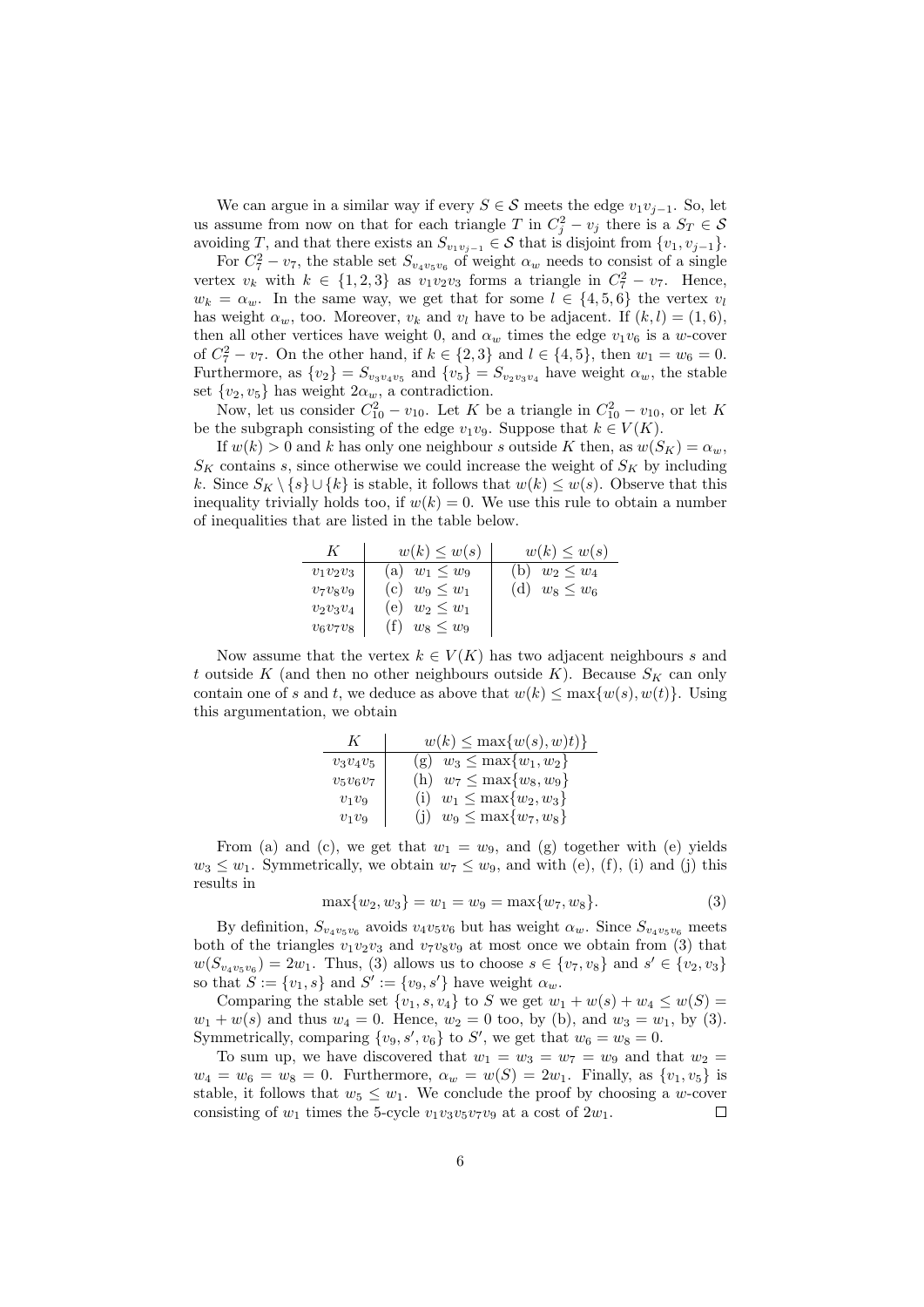## **4 Strongly** *t***-perfect claw-free graphs**

In order to prove Theorem 2, we only have to show that every claw-free strongly *t*-imperfect graph is *t*-imperfect. In fact, it suffices to prove this for all minimally strongly *t*-imperfect graphs *G*. Our first step in this direction is to show that *G* is 3-connected:

**Lemma 6.** *Let G be a minimally strongly t-imperfect graph. If G is claw-free then G is* 3*-connected.*

We postpone the lengthy proof of this lemma to the end of the section. Once equipped with Lemma 6 we may apply the following tool from [2].

**Lemma 7.**  $[2]^2$  *Let G be a* 3*-connected claw-free graph. If <i>G is t-perfect then one of the following statements holds true:*

- (i) *G is a line graph;*
- (ii)  $G \in \{C_6^2 v_1v_6, C_7^2 v_7, C_{10}^2 v_{10}\}.$

We need one further ingredient for the proof of Theorem 2. The following theorem describes a TDI system for the matching polytope of a graph  $G$  – this polytope is the convex hull in  $\mathbb{R}^{E(G)}$  of the characteristic vectors of matchings in *G*. A graph *F* is *factor-critical* if  $F - v$  has a perfect matching for every  $v \in V(F)$ .

**Theorem 8** (Cook [4])**.** *For every graph H the following system of inequalities is TDI:*

$$
y \in \mathbb{R}^{E(H)}, y \ge 0
$$
  
\n
$$
\sum_{e \in E(v)} y_e \le 1
$$
 for every  $v \in V(H)$  (4)  
\n
$$
\sum_{e \in E(F)} y_e \le \lfloor \frac{|V(F)|}{2} \rfloor
$$
 for every 2-connected factor-critical  $F \subseteq H$ .

We denote by  $\mathbf{1}_Z$  the characteristic vector of the set  $Z \subseteq V(G)$ , where we abbreviate  $\mathbf{1}_{\{z\}}$  by  $\mathbf{1}_z$ .

*Proof of Theorem 2.* We only need to show that a claw-free graph *G* that is minimally strongly *t*-imperfect is also *t*-imperfect. By Lemma 6, *G* is 3-connected. Thus, Lemma 7 is applicable and therefore, *G* is either *t*-imperfect (as desired), or *G* is a line graph, or  $G \in \{C_6^2 - v_1v_6, C_7^2 - v_7, C_{10}^2 - v_{10}\}$ . Since  $C_7^2$  and  $C_{10}^2$ are minimally strongly *t*-imperfect by Lemma 5, we only need to consider the cases when  $G = C_6^2 - v_1 v_6$  or when *G* is a line graph.

Suppose that  $G = C_6^2 - v_1 v_6$ , and pick a weight  $w \in \mathbb{Z}^{V(G)}$  so that *G* has no *w*-cover of cost  $\alpha_w(G)$  of minimal total weight  $w(V(G))$ . Since *G* is supposed to be minimally strongly *t*-imperfect it follows that  $w > 0$ , i.e. that every entry of *w* is positive. Then for  $w' := w - \mathbf{1}_{v_1 v_2 v_3}$  there exists a  $w'$ -cover  $\mathcal{K}'$  of cost  $\alpha_{w'}(G)$ . However, every stable set of *S* of weight  $w(S) = \alpha_w(G)$  meets the triangle  $v_1v_2v_3$ , which implies that  $\mathcal{K}' \cup \{v_1v_2v_3\}$  is a *w*-cover of cost  $\alpha_w(G)$ , a contradiction.

<sup>&</sup>lt;sup>2</sup>The lemma is the direct consequence of Lemma 9 in [2].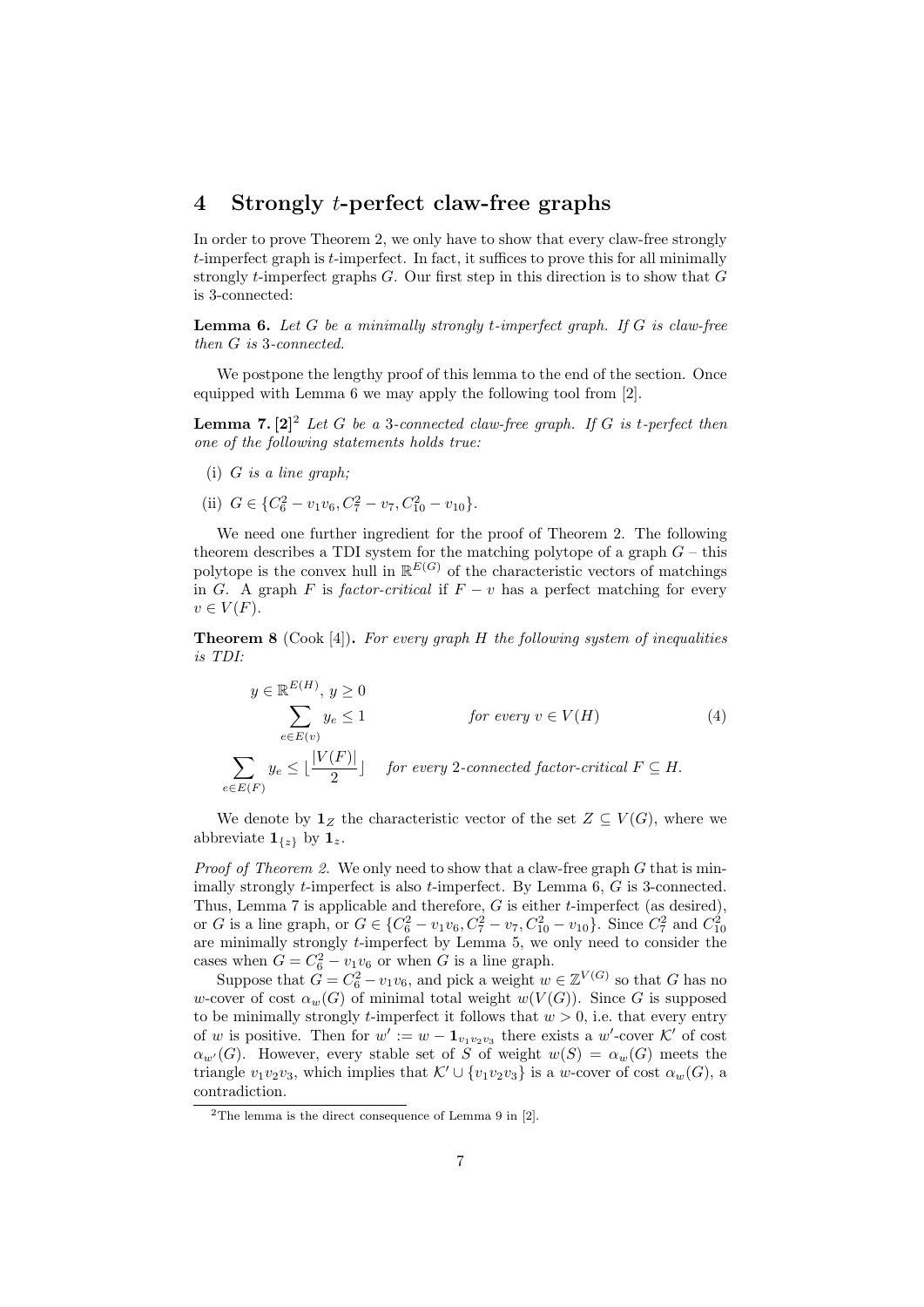So assume that *G* is a line graph, of a graph *H* say. First of all, note that *H* has maximal degree  $\leq$  3 since *G*, as a minimally strongly *t*-imperfect graph, cannot contain  $K_4$  as a proper subgraph. Now, if the only 2-connected factorcritical subgraph  $F$  of  $H$  are odd cycles, then system (1) becomes (4) – which is TDI by Theorem 8, a contradiction to the strong *t*-perfection of *G*. So, assume *H* to contain a 2-connected factor-critical subgraph *F* that is not an odd cycle. By a result of Lovász  $[10]$ ,  $F$  then has a proper odd ear-decomposition, that is, there is a sequence of subgraphs  $F_0 \subseteq \ldots \subseteq F_k = F$ , so that  $F_0$  is an odd cycle and so that  $F_{i+1}$  is obtained from  $F_i$  by adding an odd  $F_i$ -path. Then,  $F_1 \subseteq F$  consists of three internally disjoint paths with common endvertices, so that exactly two of the paths have odd length. Viewed in *G*, the induced subgraph on the vertex set  $E(F_1)$  can be *t*-contracted to  $K_4$ . Thus,  $K_4$  is a *t*-minor of *G*, which shows that *G* is *t*-imperfect. П

The only missing link in our proof of Theorem 2 is Lemma 6, i.e. the fact that every claw-free minimally strongly *t*-imperfect graph *G* is 3-connected. We will show this in two steps. In the first step, accomplished in Lemmas 9– 13, we ensure that *G* is 2-connected and that every 2-separation (see the next paragraph) has a side that is a path. In the second step, for which we need Lemmas 14 and 15, we will prove that the minimum degree of *G* is at least three.

For the first step we make use of the notion of *k*-separations. We say that  $(G_1, G_2)$  is a *separation of order*  $k$  of a graph  $G$ , or a  $k$ -separation of  $G$ , if  $G_1, G_2$ are proper induced subgraphs of *G* with  $G = G_1 \cup G_2$  and  $|V(G_1 \cap G_2)| = k$ .

We use the following notation due to Gerards [7]. Let  $(G_1, G_2)$  be a 2separation of an arbitrary graph  $G$ , and denote by  $u$  and  $v$  the two vertices contained in both  $G_1$  and  $G_2$ . Given  $w \in \mathbb{Z}^{V(G)}$ , define  $s_w^i(X)$  to be the maximum  $w(S)$  among all stable sets *S* in  $G_i$  with  $S \cap \{u, v\} = X$ . If no confusion is possible we omit the subscript *w*. Moreover, we denote by  $G_i + P_2$ the graph  $G_i$  with an  $u-v$  path of length 2 added, and by  $G_i + P_3$  the graph  $G_i$  plus an  $u-v$  path of length 3. (Following Diestel [5] we denote the path on  $k$  edges by  $P_k$ .)

The next two lemmas exclude already a good number of types of 2-separations in a minimally strongly *t*-imperfect graph. We mention that the lemmas do not appear explicitly in [7] but may, without effort, be extracted from the proof of Theorem 1.8.

**Lemma 9** (Gerards [7]). Let *G* be a graph, and let  $(G_1, G_2)$  be a separation of *order* ≤ 2*. If*  $G_1 ∩ G_2$  *forms a complete subgraph, and if*  $G_1$  *and*  $G_2$  *are strongly t-perfect, then G is strongly t-perfect.*

**Lemma 10** (Gerards [7]). Let G be a graph, and let  $(G_1, G_2)$  be a 2-separation *so that*  $V(G_1) \cap V(G_2)$  *consists of two non-adjacent vertices u and v. Then for every non-negative weight*  $w \in \mathbb{Z}^{V(G)}$  *it holds thats:* 

- (i) If  $s^2(u, v) + s^2(\emptyset) \ge s^2(u) + s^2(v)$  and if  $G_1 + P_2$  as well as  $G_2 + P_3$  are *strongly t-perfect then G has a w-cover of cost*  $\alpha_w(G)$ *.*
- (ii) If  $s^2(u, v) + s^2(\emptyset) \le s^2(u) + s^2(v)$  and if  $G_1 + P_3$  as well as  $G_2 + P_2$  are *strongly t-perfect then G has a w-cover of cost*  $\alpha_w(G)$ *.*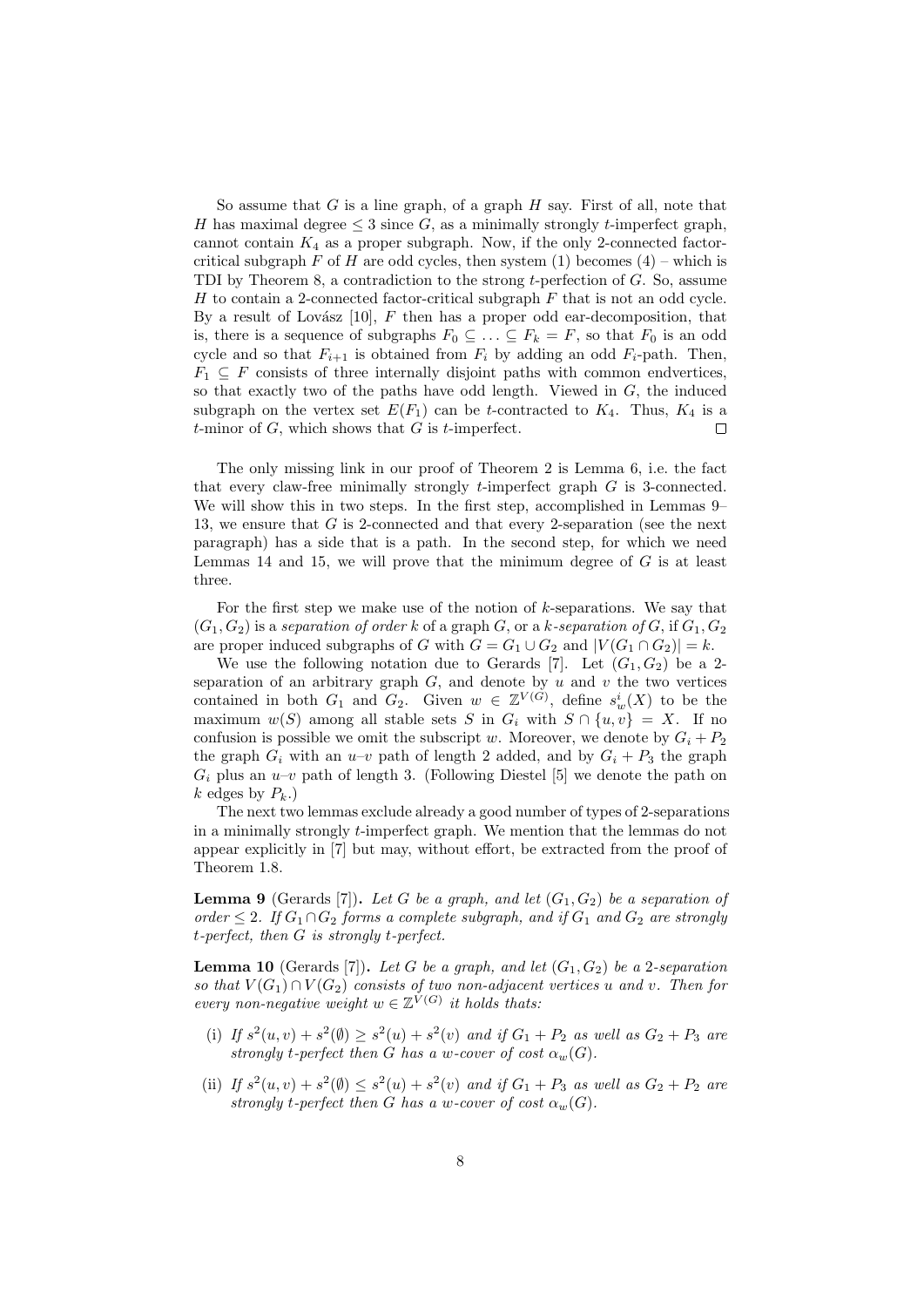Next, we relate the inequalities in (i) and (ii) in the previous lemma with the existence of odd or even induced  $u-v$  paths.

**Lemma 11.** Let  $(G_1, G_2)$  be a 2-separation of a graph  $G$ *, and denote the two vertices common to both*  $G_1$  *and*  $G_2$  *by u, v.* For every  $w \in \mathbb{Z}^{V(G)}$  *it holds that:* 

- (i) If every induced  $u-v$  path in  $G_2$  has even length then  $s^2(u, v) + s^2(\emptyset) \ge$  $s^2(u) + s^2(v)$ .
- (ii) If every induced  $u-v$  path in  $G_2$  has odd length then  $s^2(u, v) + s^2(\emptyset) \leq$  $s^2(u) + s^2(v)$ .

*Proof.* (i) Pick a stable set  $S_u$  in  $G_2$  with  $u \in S_u$  but  $v \notin S_u$  so that  $w(S_u)$  $s^2(u)$ , and choose a stable set  $S_v$  in  $G_2$  with  $v \in S_v$ ,  $u \notin S_v$  and  $w(S_v) = s^2(v)$ . Denote by *K* the vertex set of the component of  $G_2[S_u \cup S_v]$  containing *u*. Then, as every induced  $u-v$  path in  $G_2$  has even length, it follows that  $v \notin K$ . The symmetric difference  $S_u \Delta K$  is a stable set, and hence misses  $\{u, v\}$ , while the stable set  $S_v \Delta K$  contains  $\{u, v\}$ . Since no vertex from K lies in both of  $S_u$  and *Sv*, we get

$$
s^{2}(u) + s^{2}(v) = w(S_{u}) + w(S_{v}) = w(S_{u} \triangle K) + w(S_{v} \triangle K) \leq s^{2}(\emptyset) + s^{2}(u, v).
$$

(ii) We proceed in a similar way as in (i), only starting with stable sets  $S_{\emptyset}$ and  $S_{u,v}$  that miss, respectively contain,  $\{u,v\}$ . Г

For a 2-separation  $(G_1, G_2)$  of a graph *G*, there is one case that is not addressed by Lemma 10, namely the case that every induced  $u-v$  path in  $G_1$ *and* in *G*<sup>2</sup> is even, or that every such path is odd.

**Lemma 12.** *Let*  $(G_1, G_2)$  *be a* 2-separation of a graph *G* so that  $V(G_1 \cap G_2)$  =  $\{u, v\}$ *, and let*  $G_1$  *and*  $G_2$  *be strongly t*-perfect. If every induced  $u$ -*v* path in  $G$ *is even, or if every such path is odd, then also G is strongly t-perfect.*

*Proof.* Given a non-negative weight function  $w: V(G) \to \mathbb{Z}$  we shall show for  $i = 1, 2$  that there are non-negative weights  $w^i : V(G) \to \mathbb{Z}$  with  $w^i | V(G_{3-i} G_i$ ) = 0 so that

- (i)  $w^1 + w^2 = w$ , and
- (ii)  $\alpha_{w} (G_1) + \alpha_{w} (G_2) \leq \alpha_{w} (G)$ .

This then establishes the lemma, as we can combine the  $w^i$ -covers of  $G$  that are given by the strong *t*-perfection of the  $G^i$  to a *w*-cover of  $G$  of cost  $\alpha_w(G)$ .

In order to prove that such  $w^i$  exist, we proceed by induction on the sum  $w_u + w_v$ . Clearly, if  $w_u + w_v = 0$ , then the restrictions of *w* to  $G^i$  satisfy (i) and (ii). So assume w.l.o.g. that  $w_u > 0$ , and set  $\tilde{w} := w - \mathbf{1}_u$ , where  $\mathbf{1}_u$  denotes the characteristic vector of  $\{u\}$ . By induction, we know that there exist  $\tilde{w}^1$  and  $\tilde{w}^2$  satisfying (i) and (ii).

In particular, there is a set  $X \subseteq \{u, v\}$  such that  $\alpha_{\tilde{w}_1}(G_1) = s_{\tilde{w}^1}(X)$  and  $\alpha_{\tilde{w}_2}(G_2) = s_{\tilde{w}^2}^2(X)$ . Now, if  $\alpha_{\tilde{w}_1+1}$  (*G*<sub>1</sub>) =  $s_{\tilde{w}^1+1}$  (*X*) then we may set  $w_1$  :=  $\tilde{w}^1 + \mathbf{1}_u$  and  $w^2 := \tilde{w}^2$  and are done. Hence we may assume that  $\alpha_{\tilde{w}^1 + \mathbf{1}_u}(G_1) \neq$  $s^1_{\tilde{w}^1 + \mathbf{1}_u}(X)$ . This can only happen if  $u \notin X$ , and if, moreover, there is a set  $Y_1 \subseteq \{u, v\}$  which contains *u*, such that  $\alpha_{\tilde{w}^1}(G_1) = s_{\tilde{w}^1}^1(Y_1)$ . (Then, we have that  $\alpha_{\tilde{w}_1 + \mathbf{1}_u}(G_1) = s^1_{\tilde{w}_1 + \mathbf{1}_u}(Y_1)$ .) Arguing in the same way for  $\tilde{w}^2$ , we find that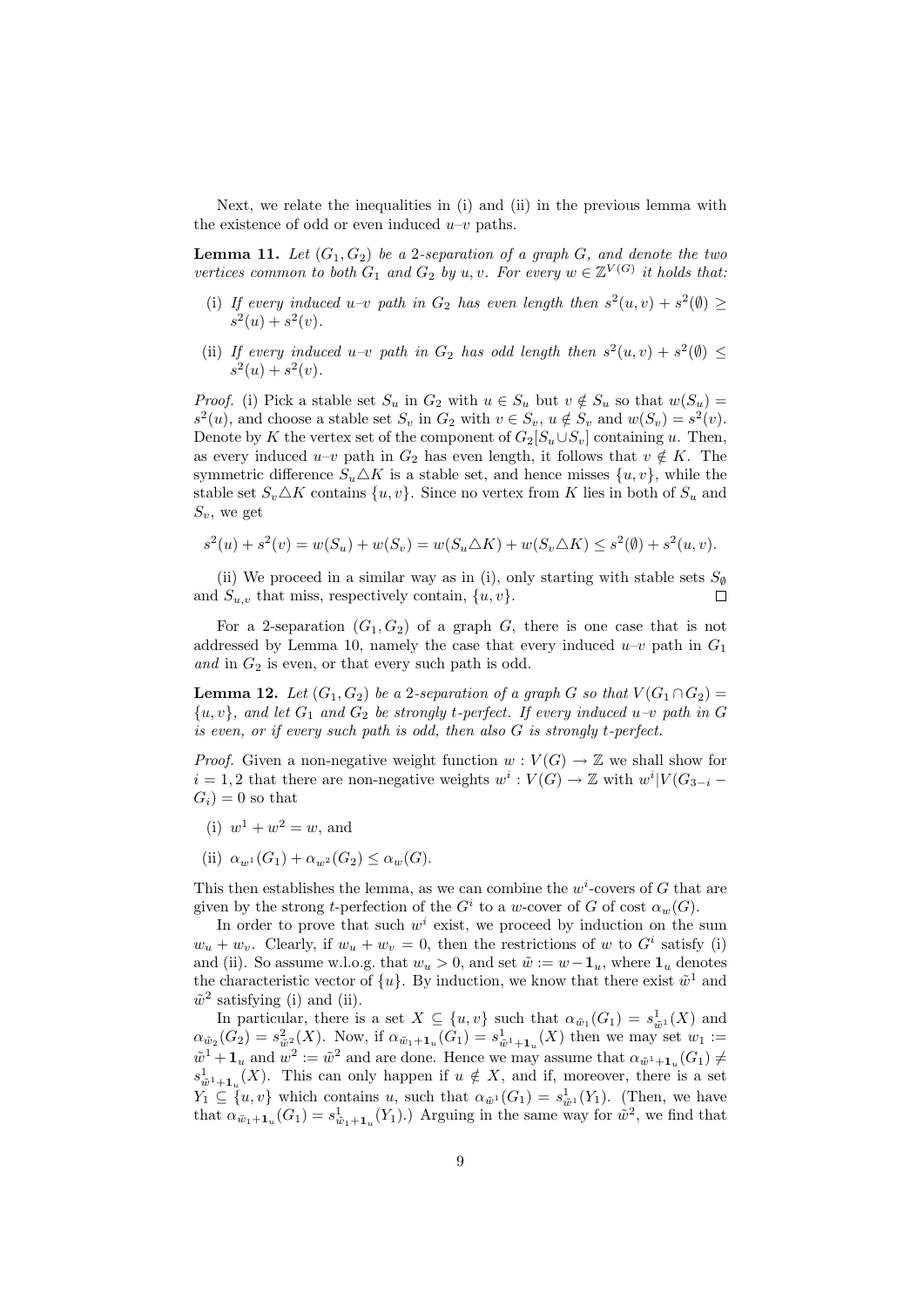there is a set  $Y_2 \subseteq \{u, v\}$  which contains *u*, such that  $\alpha_{\tilde{w}^2}(G_2) = s_{\tilde{w}^2}^2(Y_2)$ . By symmetry of  $G_1$  and  $G_2$ , we may suppose that  $Y_1 = \{u\}$  and  $Y_2 = \{u, v\}$ , since we are done if  $Y_1 = Y_2$ .

So, depending on whether  $X = \emptyset$  or  $X = \{v\}$ , we arrive at one of the following two cases:

(a)  $\alpha_{\tilde{w}^1}(G_1) = s_{\tilde{w}^1}^1(\emptyset) = s_{\tilde{w}^1}^1(u)$  and  $\alpha_{\tilde{w}^2}(G_2) = s_{\tilde{w}^2}^2(\emptyset) = s_{\tilde{w}^2}^2(u, v)$ , or (b)  $\alpha_{\tilde{w}^1}(G_1) = s_{\tilde{w}^1}(v) = s_{\tilde{w}^1}(u)$  and  $\alpha_{\tilde{w}^2}(G_2) = s_{\tilde{w}^2}(v) = s_{\tilde{w}^2}(u, v)$ .

First, assume that case (a) holds. Now, if every induced  $u-v$  path in *G* is odd, then Lemma 11 (ii) implies that  $\alpha_{\tilde{w}^2}(G_2) = s_{\tilde{w}^2}^2(u) = s_{\tilde{w}^2}^2(v) = s_{\tilde{w}^2}^2(\emptyset) =$  $s_{\tilde{w}^2}^2(u, v)$ . Thus, setting  $w^1 := \tilde{w}_1 + \mathbf{1}_u$  and  $w^2 := \tilde{w}^2$  will ensure (i) and (ii), as  $s_{w}^{\bar{1}}(u) = \alpha_{w}^{\bar{1}}(G_1)$  and  $s_{w}^2(u) = \alpha_{w}^2(G_2)$ . So, in case (a), we may restrict our attention to the situation that every induced  $u-v$  path in  $G$  is even.

Then, by Lemma 11 (i), we have

$$
s_{\tilde{w}^1}^1(v) \le s_{\tilde{w}^1}^1(u,v). \tag{5}
$$

Furthermore, as we may otherwise set  $w^1 := \tilde{w}_1$  and  $w^2 := \tilde{w}^2 + \mathbf{1}_u$ , we see that

$$
s_{\tilde{w}^2}^2(u) < \alpha_{\tilde{w}^2}(G_2). \tag{6}
$$

Set

$$
w^1:=\tilde{w}^1+\mathbf{1}_v\quad and\quad w^2:=\tilde{w}^2+\mathbf{1}_u-\mathbf{1}_v.
$$

Note that  $\tilde{w}_v^2 > 0$  since  $s_{\tilde{w}^2}^2(u) < \alpha_{\tilde{w}^2}(G_2) = s_{\tilde{w}^2}^2(u, v)$ . By (6), it is clear that  $\alpha_{w^2}(G_2) = s_{w^2}^2(\emptyset) = s_{w^2}^2(\mu, v)$ . On the other hand, (5) together with the fact that  $s_{\tilde{w}^1}(u) = s_{\tilde{w}^1}(0)$  implies that  $\alpha_{w^1}(G_1) \in \{s_{w^1}(0), s_{w^1}(u, v)\}$ . Hence, our choice of  $w^1$  and  $w^2$  ensures (i) and (ii), as desired.

Now assume that case (b) above holds. If every induced  $u-v$  path in *G* is even, then Lemma 11 (i) implies that  $\alpha_{\tilde{w}^1}(G_1) = s_{\tilde{w}^1}^1(\emptyset) = s_{\tilde{w}^1}^1(u, v)$ . Thus, setting  $w^1 := \tilde{w}_1$  and  $w^2 := \tilde{w}^2 + \mathbf{1}_u$  will ensure (i) and (ii). So, we will suppose from now on that every induced  $u-v$  path in  $G$  is odd.

By Lemma 11 (ii), we have

$$
s_{\tilde{w}^2}^2(\emptyset) \le s_{\tilde{w}^2}^2(u),\tag{7}
$$

and (as we may otherwise set  $w^1 := \tilde{w}_1 + \mathbf{1}_u$  and  $w^2 := \tilde{w}^2$ ) we see that

$$
s_{\tilde{w}^1}^1(u,v) < \alpha_{\tilde{w}^1}(G_1) \text{ and } s_{\tilde{w}^2}^2(u) < \alpha_{\tilde{w}^2}(G_2). \tag{8}
$$

Observe that  $\tilde{w}_v^2 > 0$  by (8) and (b). Hence, setting

$$
w^1 := \tilde{w}^1 + \mathbf{1}_u + \mathbf{1}_v \quad and \quad w^2 := \tilde{w}^2 - \mathbf{1}_v.
$$

resolves our problem, as (8) implies that  $\alpha_{w} (G_1) = s_{w}^1(u) = s_{w}^1(v)$ , and (7) implies that  $\alpha_{w^2}(G_2) \in \{s_w^2(u), s_w^2(v)\}.$ 

We summarise the results obtained so far in the following lemma.

**Lemma 13.** *Let G be a minimally strongly t-imperfect graph. Then G is* 2 *connected, and if*  $(G_1, G_2)$  *is a* 2*-separation of G then one of*  $G_1$  *and*  $G_2$  *is a path.*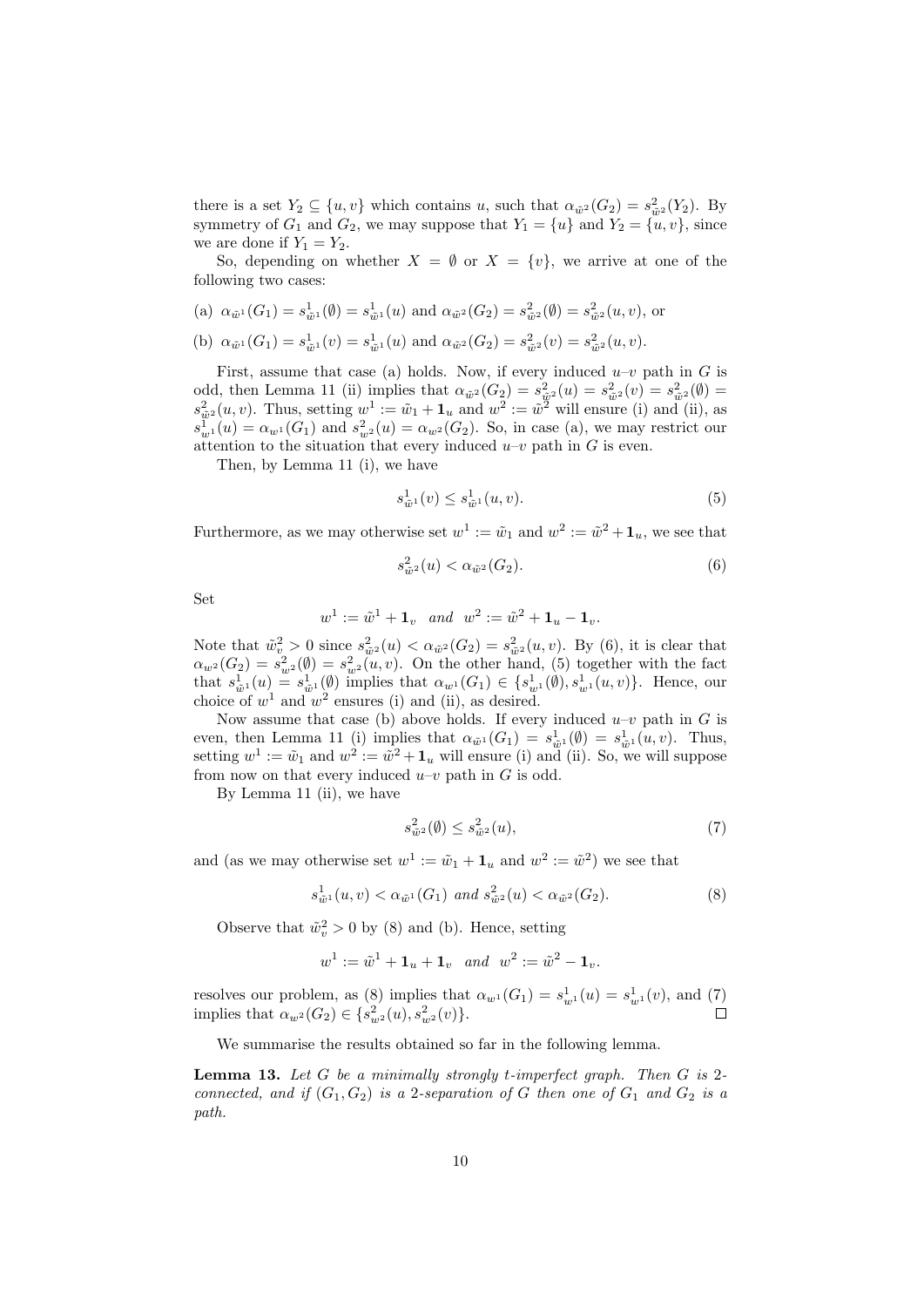*Proof.* It follows from Lemma 9 that *G* is 2-connected. Suppose that *G* has a 2-separation  $(H_1, H_2)$  with  $V(H_1) \cap V(H_2) = \{u, v\}$ . By Lemma 9, *u* and *v* are not adjacent.

If every induced  $u-v$  path in *G* is even or if every such path is odd then Lemma 12 implies that one of  $H_1$  or  $H_2$  is strongly *t*-imperfect, a contradiction, since *G* is minimally strongly *t*-imperfect.

So we may assume that  $H_1$  contains an even induced  $u-v$  path, and  $H_2$ contains an odd induced  $u-v$  path. By minimality of *G*, this implies that  $H_1+P_3$ and  $H_2 + P_2$  are strongly *t*-perfect. Now, pick a non-negative weight  $w \in \mathbb{Z}^{V(G)}$ so that *G* has no *w*-cover of cost  $\alpha_w(G)$ .

Applied to  $(G_1, G_2) := (H_1, H_2)$ , Lemma 11 (ii) together with Lemma 10 (ii) imply that  $H_2$  also contains an even induced  $u-v$  path. Moreover, Lemma 11 (i) and Lemma 10 (i) applied to  $(G_1, G_2) := (H_2, H_1)$  yield that  $H_1$  contains an odd induced  $u-v$  path. Hence, for all  $i = 1, 2$  and  $j = 2, 3$  the graph  $H_i + P_j$  is a  $t$ minor of *G*. For contradiction, assume that the  $H_i + P_j$  are proper *t*-minors of *G*, and thus strongly *t*-perfect. Now, whichever value  $s^2(u, v) + s^2(\emptyset)$  takes, either Lemma 10 (i) or (ii) is applicable in order to obtain the final contradiction.  $\Box$ 

We now turn to the second step in our proof of Lemma 6, that is, to proving that claw-free minimally strongly *t*-imperfect graphs have minimum degree at least three.

**Lemma 14.** *Let*  $G = (V, E)$  *be a graph, let*  $w \in \mathbb{Z}^V$ *, and assume v to be a vertex with exactly two neighbours, p and q. Let p and q be non-adjacent, and assume that*  $w_p = w_v = w_q$ *. Set*  $\tilde{G} = G/E(v)$ *, denote the new vertex by*  $\tilde{v}$  *and* define  $\tilde{w} \in \mathbb{Z}^{V(\tilde{G})}$  by setting  $\tilde{w}_u := w_u$  for  $u \in V(\tilde{G} - \tilde{v})$  and  $\tilde{w}_{\tilde{v}} := w_v$ . If  $\tilde{G}$ *has a*  $\tilde{w}$ -cover of cost  $\alpha_{\tilde{w}}(\tilde{G})$  then *G has a w*-cover of cost  $\alpha_w(G)$ .

*Proof.* Consider a stable set  $\tilde{S}$  in  $\tilde{G}$  with  $\tilde{w}(\tilde{S}) = \alpha_{\tilde{w}}(\tilde{G})$ . If  $\tilde{v} \in \tilde{S}$  then  $S :=$  $(\tilde{S} \setminus {\tilde{v}}) \cup \{p,q\}$  is a stable set in *G* with  $w(S) = \alpha_{\tilde{w}}(\tilde{G}) + w_v$ . If, on the other hand,  $\tilde{v} \notin \tilde{S}$  then  $S := \tilde{S} \cup \{v\}$  is stable in *G*, and  $w(S) = \alpha_{\tilde{w}}(\tilde{G}) + w_v$ . Thus, we get

$$
\alpha_{\tilde{w}}(\tilde{G}) + w_v \le \alpha_w(G). \tag{9}
$$

By assumption, there is a  $\tilde{w}$ -cover  $\tilde{\mathcal{K}}$  of  $\tilde{G}$ , which we may choose to cover  $\tilde{v}$ exactly  $\tilde{w}_{\tilde{v}} = w_v$  times. Observe that we may view  $E(\tilde{G})$  as a subset of  $E(G)$ ; for an edge  $x\tilde{v}$  so that x is a neighbour of p as well as of q we arbitrarily pick one of  $xp$  and  $xq$  and identify it with  $x\tilde{v}$ . Thus, viewed in *G*, the subfamily of *K*˜ consisting of edges and odd cycles becomes a family of edges, odd cycles and odd  $p-q$  paths; denote the latter subfamily of  $\hat{K}$  by  $\hat{P}$ . By completing every  $P \in \tilde{\mathcal{P}}$  to an odd cycle through *v*, and by replacing every occurrence of  $\{\tilde{v}\}\$ in  $\tilde{\mathcal{K}}$  by one of  $\{p\}$  and  $\{q\}$  we obtain from  $\tilde{\mathcal{K}}$  a family  $\mathcal{K}'$  of vertices, edges and odd cycles in *G*.

Set  $\tilde{\gamma} := |\tilde{\mathcal{P}}|$  and observe that as  $\tilde{\mathcal{K}}$  covers  $\tilde{v}$  exactly  $w_v$  times, we get that  $\tilde{\gamma}$  < *w*<sub>*v*</sub>. Moreover, it follows that each of *p* and *q* is covered by *K'* at most *w*<sub>*v*</sub> times, while together they are covered  $w_v + \tilde{\gamma}$  times since every  $P \in \tilde{\mathcal{P}}$  leads to a cycle in  $K'$  that meets  $p$  as well as  $q$ . Since  $v$  is contained in these cycles as well, it is covered  $\tilde{\gamma}$  times. Hence, by adding  $w_{\tilde{\gamma}} - \tilde{\gamma}$  edges, *vp* or *vq*, we can complete  $K'$  to a *w*-cover  $K$ .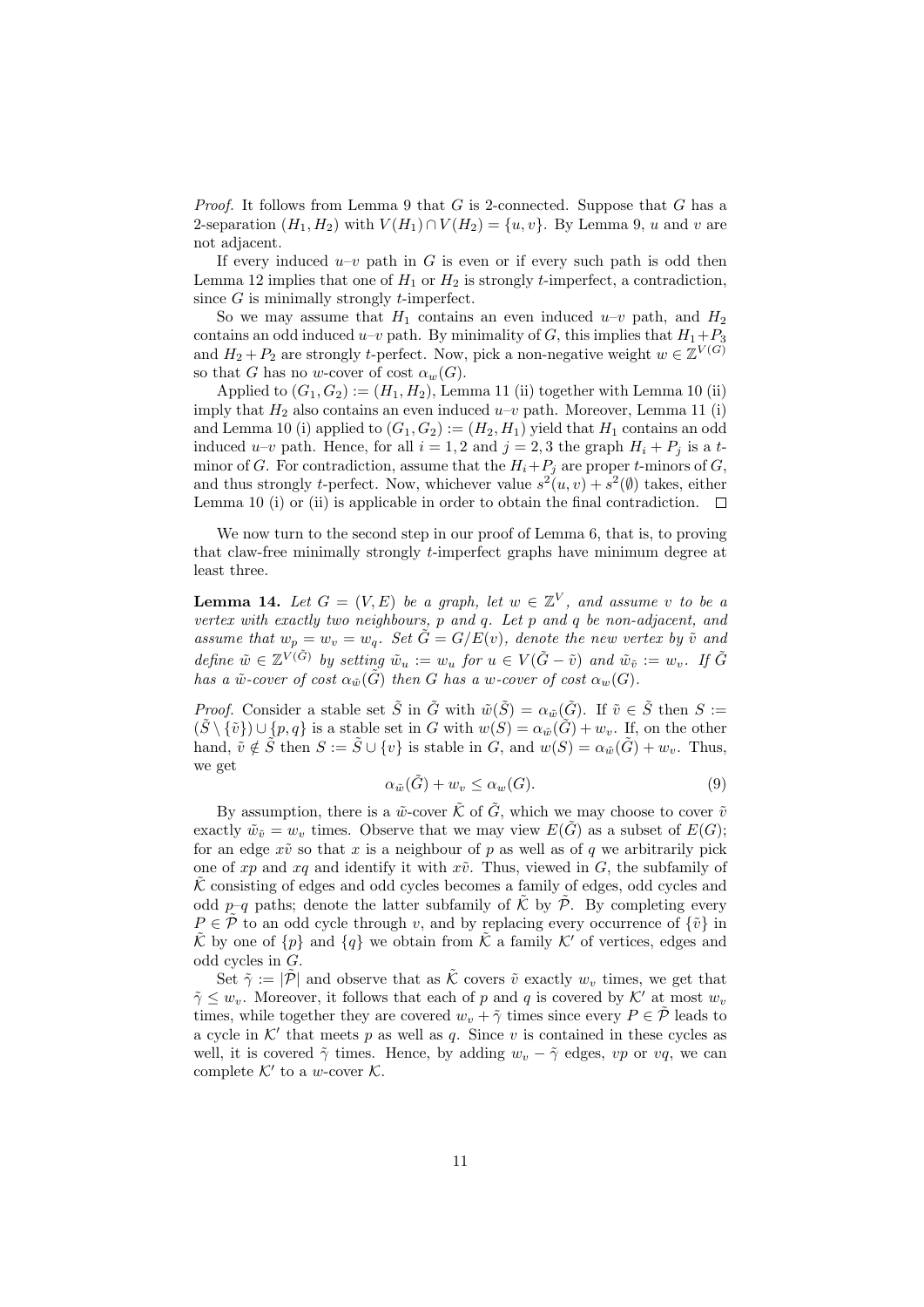The cost of  $K$  is the cost of  $\tilde{\mathcal{K}}$  plus the cost of extending the  $P \in \tilde{\mathcal{P}}$  to cycles plus the cost of the additional edges incident with  $v$ . In other words,  $K$  costs

$$
\alpha_{\tilde{w}}(\tilde{G}) + \tilde{\gamma} + w_v - \tilde{\gamma} = \alpha_{\tilde{w}}(\tilde{G}) + w_v \le \alpha_w(G),
$$

where the last inequality follows from (9).

 $\Box$ 

The following lemma, which is quite similar to Lemma 20 in [2], uses an idea of Mahjoub [11]. For two vectors  $w, w' \in \mathbb{Z}^{V(G)}$  we write  $w \leq w'$  if  $w_v \leq w'_v$  for all  $v \in V(G)$ .

**Lemma 15.** *Let G be a graph, and let*  $w \in \mathbb{Z}^{V(G)}$ ,  $w > 0$ , so that there is no  $w$ *-cover of cost*  $\alpha_w(G)$  *but for every*  $w' \leq w$  *with one strictly smaller entry there is a w*'-cover with cost  $\alpha_{w'}(G)$ .

- (i) If *G* contains a path pvq so that  $d(v) = 2$  then  $w_v \leq w_a$ .
- (ii) *If G* contains a triangle prs and a neighbour  $v \notin \{r, s\}$  of p so that  $d(p) = 3$ *then*  $w_p \leq w_p$ *.*

*Proof.* Suppose there is an edge or triangle *X* that is hit by every stable set *S* of weight  $w(S) = \alpha_w(G)$ . Set  $w' := w - \mathbf{1}_X$ , and observe that  $\alpha_{w'}(G) = \alpha_w(G) - 1$ . Hence, by assumption there is a  $w'$ -cover  $K'$  of cost  $\alpha_w(G) - 1$ , which together with *X* yields a *w*-cover of cost  $\alpha_w(G)$ , a contradiction. This proves that for every edge or triangle *X* there is a stable set  $S_X$  of weight  $\alpha_w(G)$  that misses *X*.

(i) Consider the stable set  $S_{pv}$  of weight  $\alpha_w(G)$  that misses the edge  $pv$ . Since  $w_v > 0$ , it follows that  $q \in S_{pv}$ . Then  $S := S_{pv} \setminus \{q\} \cup \{v\}$  is a stable set with weight  $w(S) = \alpha_w(G) - w_q + w_v \leq \alpha_w(G)$ , which implies  $w_v \leq w_q$ , as desired.

(ii) Consider the stable set *Sprs* of maximal weight that misses the triangle *prs*, and note that  $v \in S_{prs}$ . Then the stable set  $S_{prs} \setminus \{v\} \cup \{p\}$  has weight  $\alpha_w(G) - w_v + w_p \leq \alpha_w(G)$ , which implies  $w_p \leq w_v$ , as desired. П

We are finally prepared to prove Lemma 6.

*Proof of Lemma 6.* By Lemma 13, we only need to convince ourselves that a minimally strongly *t*-imperfect graph  $G = (V, E)$  does not contain any vertices of degree 2. So suppose otherwise, i.e. suppose that *G* has vertices of degree 2. As every cycle is strongly *t*-perfect, not all vertices may have degree 2, and we may hence suppose that there is a path  $P = u \dots v$  in *G* with all interior vertices of degree 2 in *G* but with endvertices *u, v* of higher degree. Furthermore, we may suppose that *P* does indeed contain an interior vertex.

By Lemma 9 and the minimality of *G*, *u* and *v* cannot be adjacent. Since  $K_4$  is strongly *t*-imperfect and *G* minimal, *G* cannot contain  $K_4$  as a proper subgraph. Thus, it follows from the fact that  $G$  is claw-free that both  $u$  and  $v$ have degree 3 and are incident with a triangle.

Among all non-negative  $w \in \mathbb{Z}^V$  for which there is no *w*-cover of cost  $\alpha_w(G)$ choose one, *w* say, so that  $w(V)$  is minimal. Since *G* is strongly *t*-imperfect there is such a *w* and, moreover, it holds that  $w > 0$  by the minimality of *G*. We may now apply Lemma 15 to the vertices in *P* plus the two triangles incident with *u* and *v*. This yields that *w* is constant on *P*. Let *r* be an interior vertex of *P* and set  $\tilde{G} := G/E(r)$ . Define  $\tilde{w}$  as in Lemma 14 with r in the role of v. Then,  $\tilde{G}$ is a proper *t*-minor of *G* and has thus a  $\tilde{w}$ -cover of cost  $\alpha_{\tilde{w}}(G)$ . Now, however,